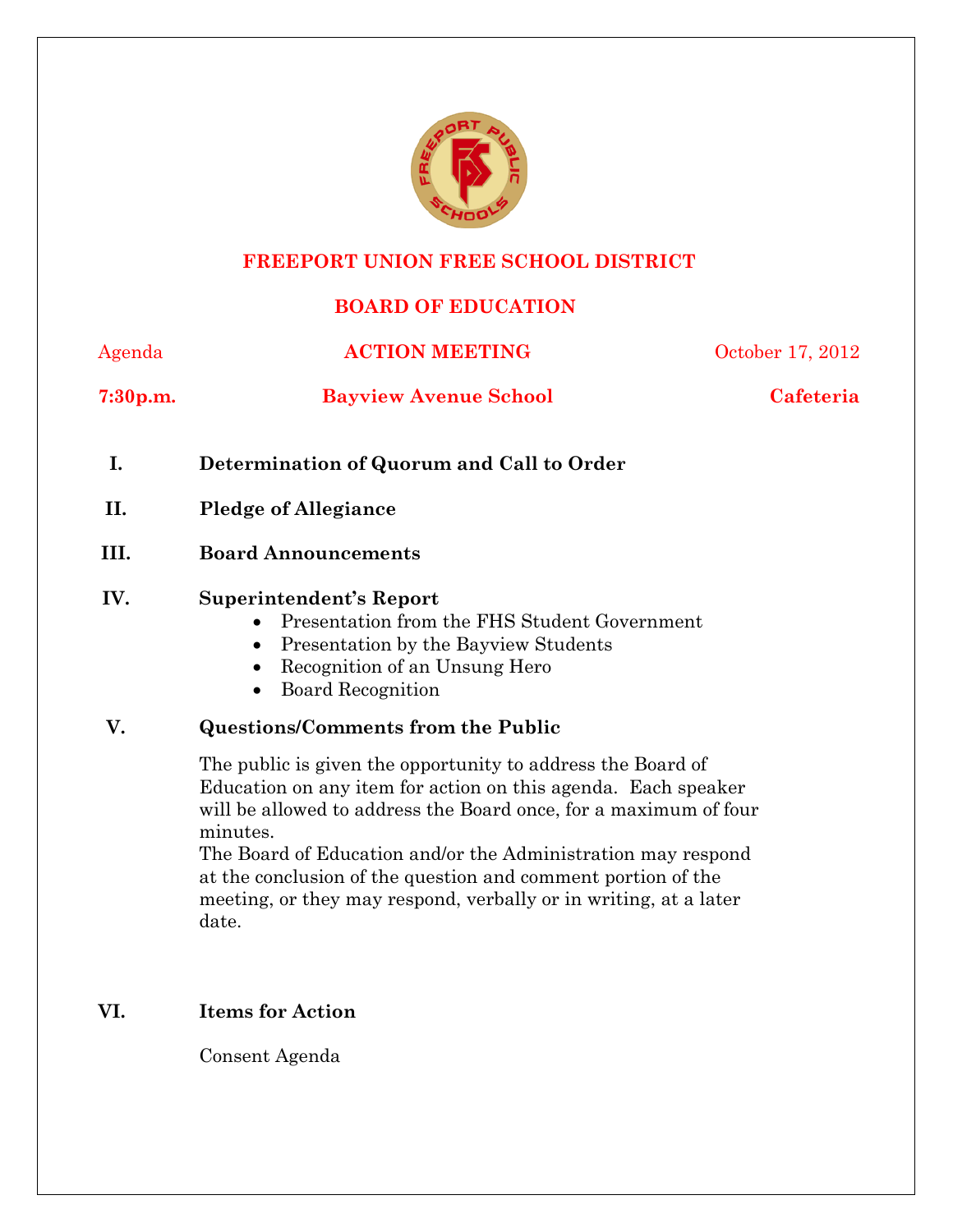#### **AA. Consent - Approve Consent Agenda Items:**

hereby approves the following items; A; B  $1, 2, 3, 4, 5$ ; C  $1$ . **BE IT RESOLVED that the Board of Education of the Freeport Union Free School District** 

### **Consent Approve**

|       | A.        | Acceptance of the Minutes of the Board of Education                                              | TAB <sub>1</sub>                     |
|-------|-----------|--------------------------------------------------------------------------------------------------|--------------------------------------|
|       | <b>B.</b> | <b>Personnel Actions</b><br>1. Leave of Absence<br>2. Change of Status                           | TAB <sub>2</sub><br>TAB <sub>3</sub> |
|       |           | 3. Resignation                                                                                   | TAB <sub>4</sub>                     |
|       |           | 4. Appointment of Staff – Temporary                                                              | TAB <sub>5</sub>                     |
|       |           | 5. Appointment of Co-Curricular Staff                                                            | TAB <sub>6</sub>                     |
|       | C.        | <b>Education</b>                                                                                 |                                      |
|       |           | 1. Acceptance of the Minutes from the Committees on<br>Special Education and Preschool Education | TAB <sub>7</sub>                     |
| VII.  |           | <b>Other Items for Action</b>                                                                    |                                      |
|       | A.        | Personnel                                                                                        | TAB <sub>8</sub>                     |
|       |           | 1. Granting of Tenure                                                                            |                                      |
|       | <b>B.</b> | <b>Education</b>                                                                                 |                                      |
|       |           | 1. Approval of a Consultant                                                                      | TAB <sub>9</sub>                     |
|       |           | 2. Approval for Student Travel                                                                   | <b>TAB 10</b>                        |
|       |           | 3. Approval for Student Travel to NYSSMA<br>4. Authorization of Board Membership                 | <b>TAB 11</b><br><b>TAB 12</b>       |
|       | C.        | Finance                                                                                          |                                      |
|       |           | 1. Disposal of Computer Equipment                                                                | <b>TAB 13</b>                        |
| VIII. | A.        | <b>Other Reports to the Board</b>                                                                | <b>TAB 14</b>                        |
|       |           | 1. Treasurers Report                                                                             |                                      |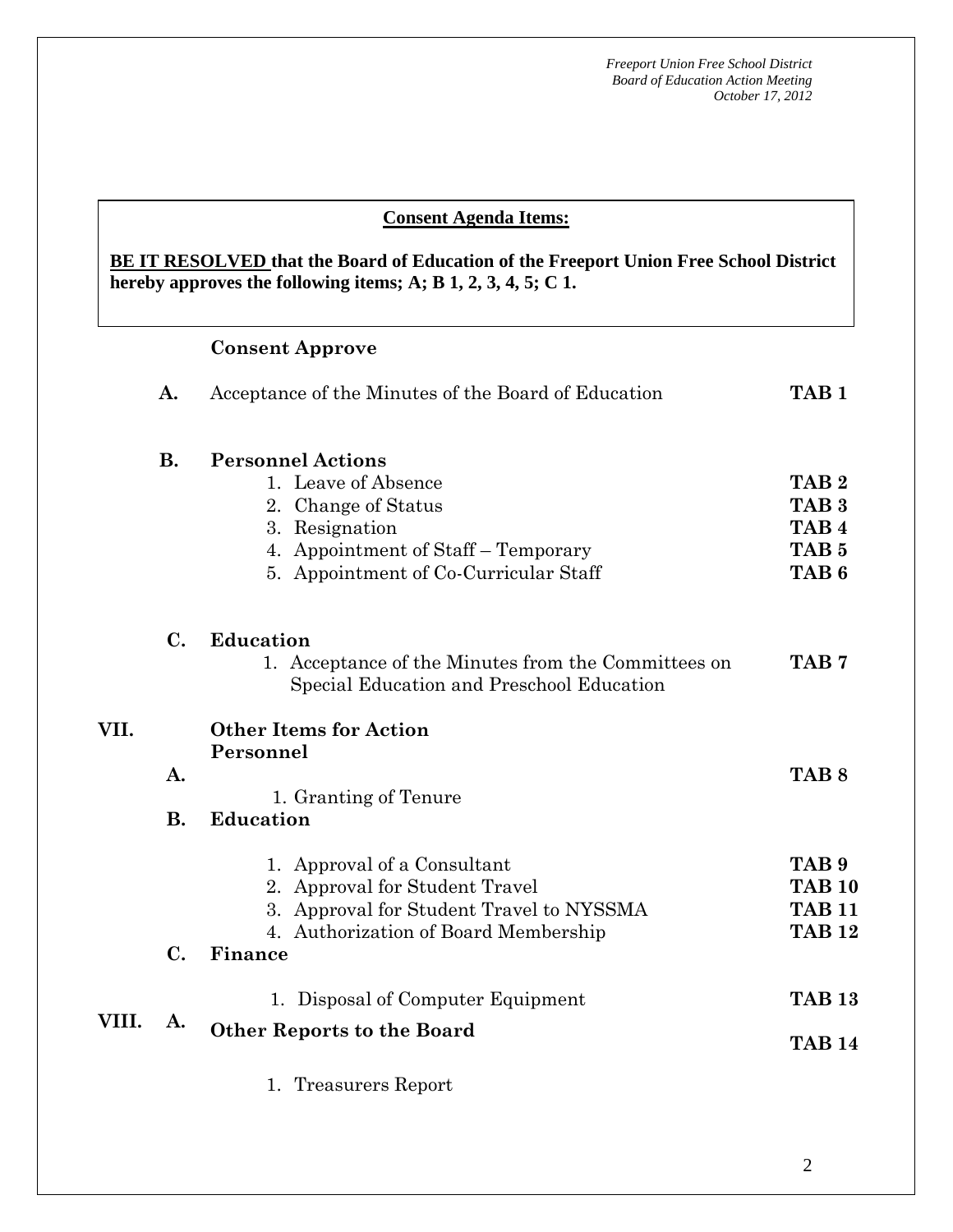#### **IX. Questions/Comments from the Public on Other Topics**

At this time, the public is given the opportunity to address the Board of Education on any topic. Each speaker will be allowed to address the Board once, for a maximum of **four** minutes.

The Board of Education and/or the Administration may respond at the conclusion of the question and comment portion of the meeting, or they may respond, in writing, at a later date.

- **X. Board Comments**
- **XI. Superintendent Comments**
- **XII. Adjournment**

# **XII. Next Meeting**

The next meeting of the Board of Education will be held on November 7, 2012 at Caroline G. Atkinson School.

All meetings begin at 7:30 p.m. unless otherwise noted.

Register to vote: Monday through Friday between 8:30 a.m. and 3:30 p.m. at the Administration Building, 235 N. Ocean Avenue.

**Visit our website at www.freeportschools.org**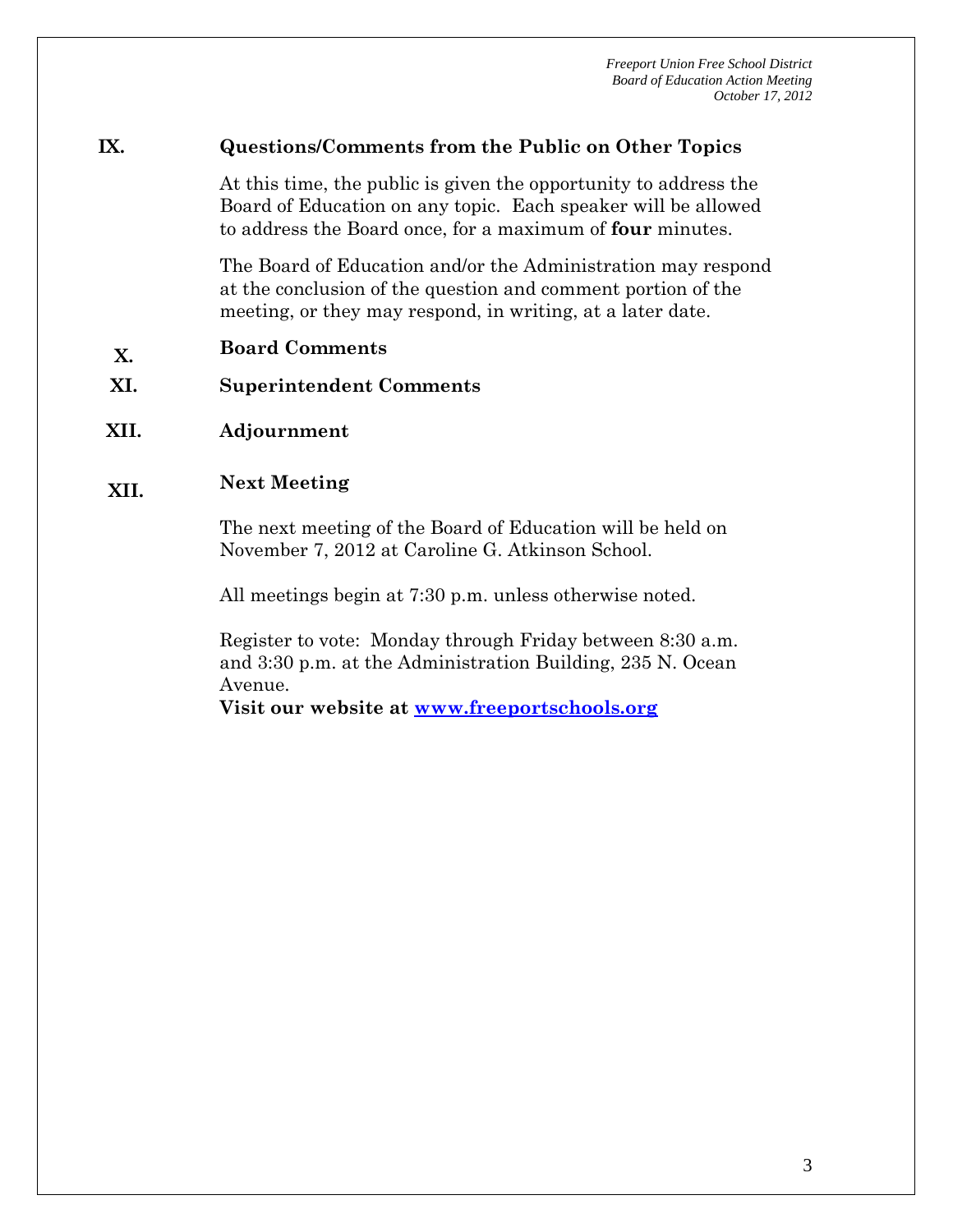# **Consent Agenda Items:**

**BE IT RESOLVED**, that the Board of Education of the Freeport Union Free School District hereby approves the following items; A; B 1, 2, 3, 4, 5; C 1.

# **BACK UP MATERIAL FOR CONSENT AGENDA ACTION ITEMS**

# **IN TABS 1- 7**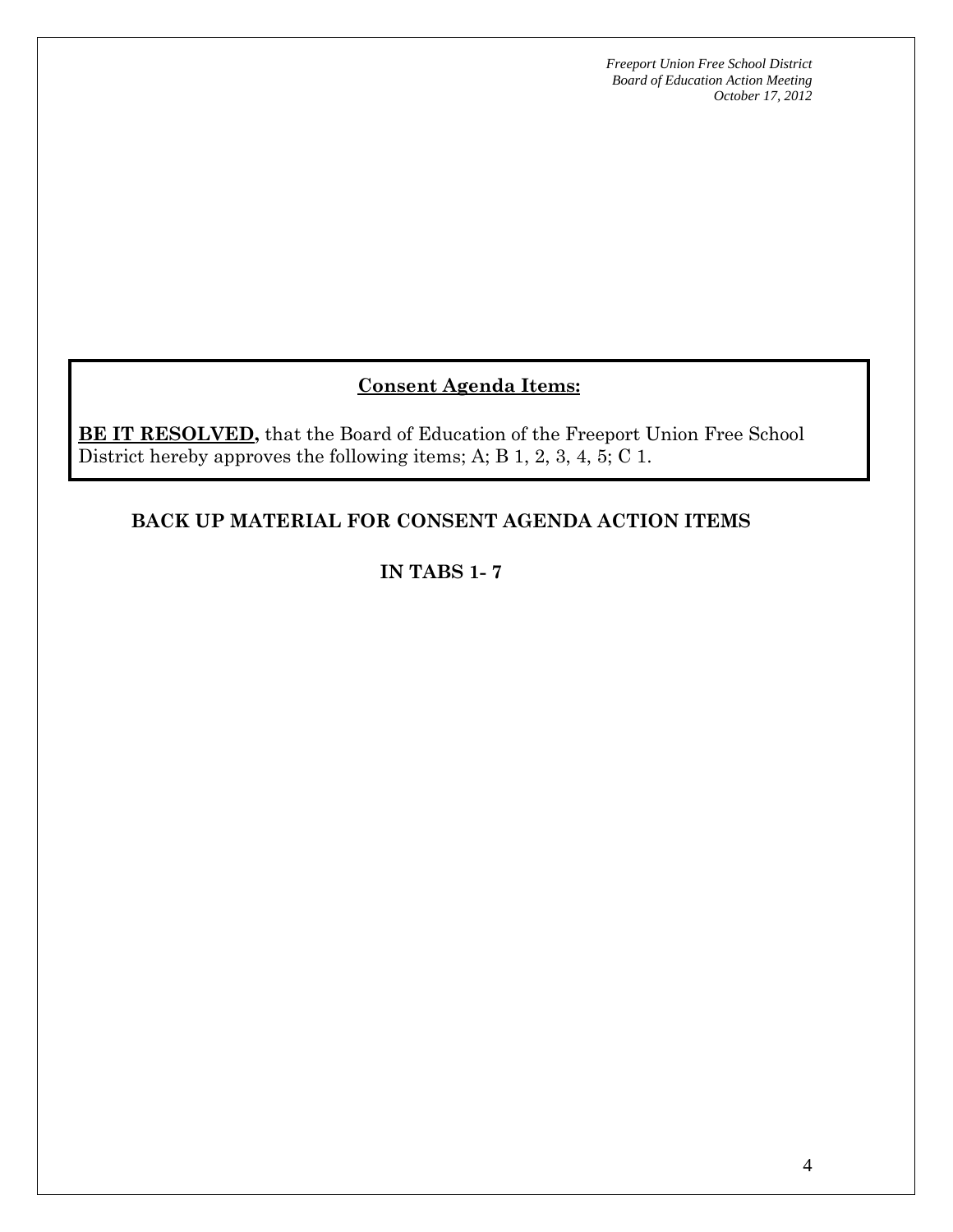**Acceptance of the Minutes** 

**BE IT RESOLVED** that the Board of Education of the Freeport Union Free School District hereby accepts the minutes of the following meetings as written:

September 19, 2012; October 10, 2012.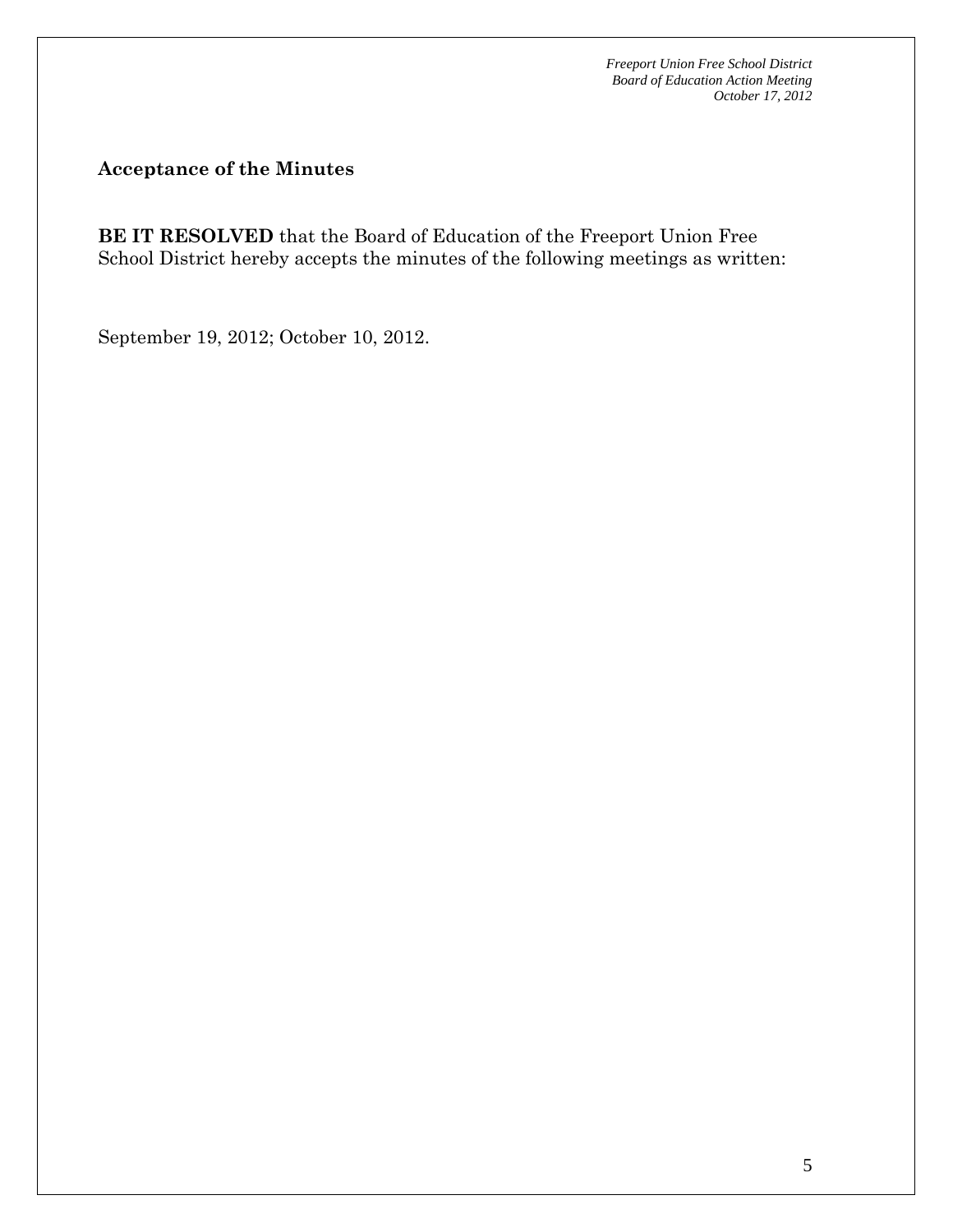# **Personnel**

#### **Leave of Absence**

**BE IT RESOLVED**, that the Board of Education of the Freeport Union Free School District hereby grants a request for leave of absence as listed below:

- 1. **Cornelia Harris**, Security Aide, effective September 1, 2012 through October 15, 2012, for health reasons.
- 2. **Ana Alves Lee,** Cleaner, extension of a leave, beginning July 5, 2012, now through October 30, 2012.
- 3. **Patricia Mullen**, Senior Typist Clerk, effective October 5, 2012 through October 19, 2012, for health reasons.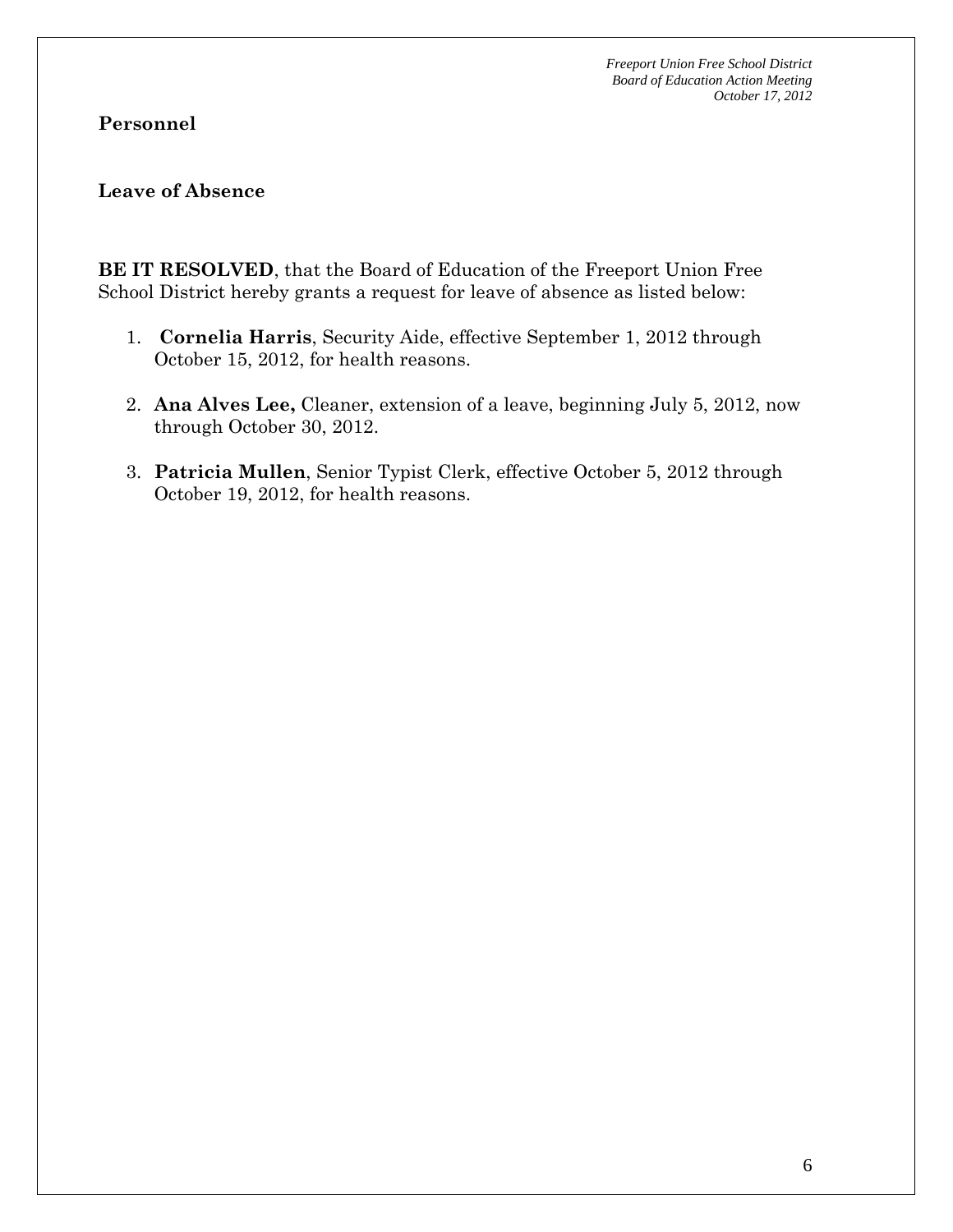# **Personnel**

#### **Change of Status**

**BE IT RESOLVED,** that the Board of Education of the Freeport Union Free School District hereby grants a request for change of status as listed below:

**1. Michele Nicholas**, part-time Teaching Assistant, change of status from part-time to full-time Teaching Assistant probationary appointment (replacing K. Ramirez-Melara ), effective October 15, 2012 through October 14, 2015, with an anticipated tenure date of October 15, 2015. Compensation will now be \$19,072.70. Assignment: Bayview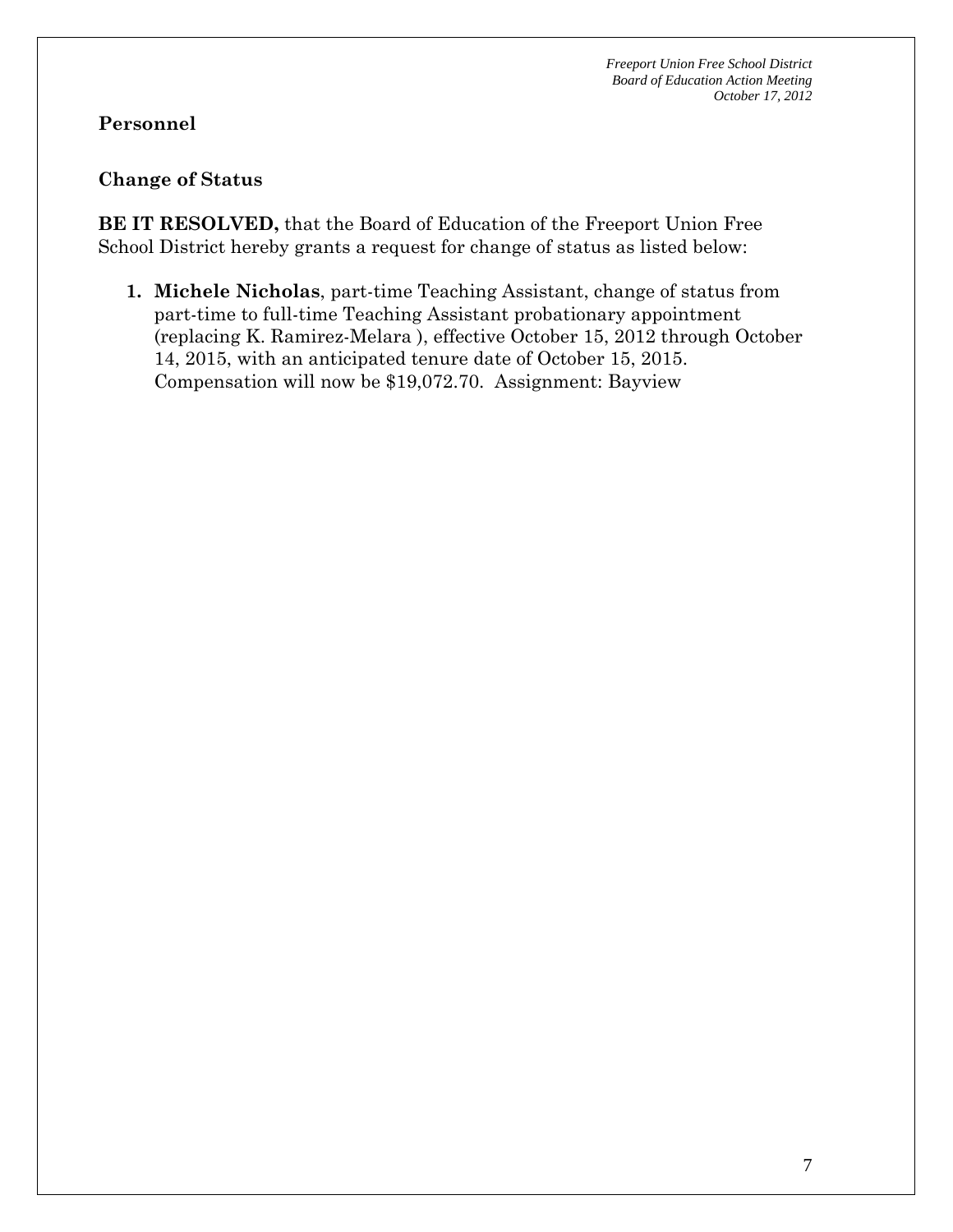# **Resignation of Staff**

**BE IT RESOLVED**, that the Board of Education of the Freeport Union Free School District hereby accepts the letter(s) of resignation from the following staff member(s) as listed below:

- 1. **Daniel Noviello**, Social Studies Teacher, effective October 14, 2012, for personal reasons.
- 2. **Marisol Banegas,** Permanent Substitute, effective September 14, 2012, for personal reasons.
- 3. **Arlene Martinez,** English Teacher, effective November 2, 2012, for personal reasons.
- 4. **Gina Silecchia,** Permanent Substitute, effective October 12, 2012, for personal reasons.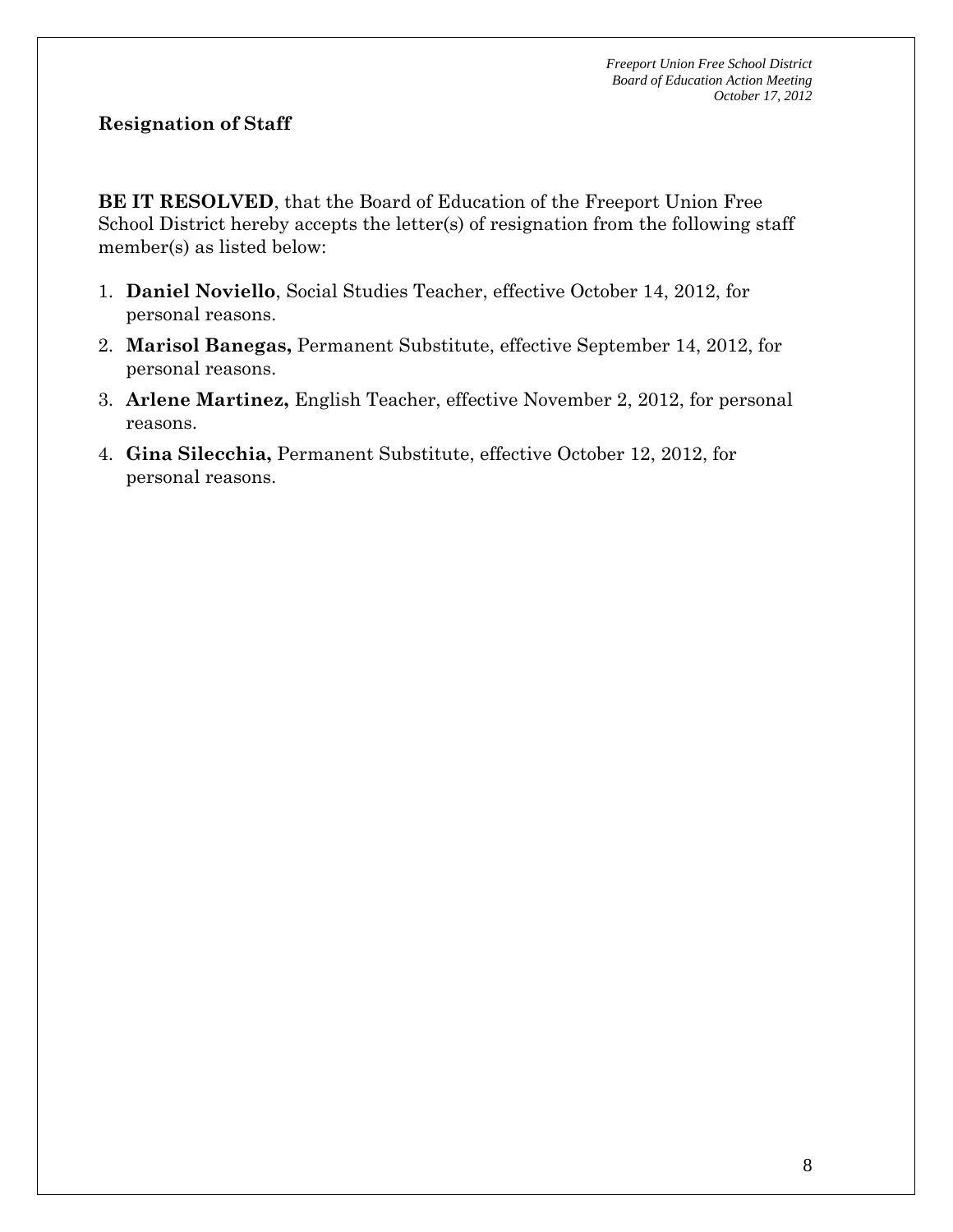#### **Personnel**

#### **Appointment of Staff – Temporary**

**BE IT RESOLVED**, that the Board of Education of the Freeport Union Free School District, upon the recommendation of the Superintendent, hereby appoints the individuals listed in the attached Appointment of Staff Report - Temporary, in accordance with the rules of the Board of Regents. These individuals shall possess appropriate certification allowing them to serve as teachers in the public schools of New York

- 1. **Mauricio Riveros-Villanueva**, Permanent Substitute, effective September 24, 2012 through June 21, 2013. Compensation will be according to the Permanent Substitute Rate at \$125 per day. Assignment: Atkinson.
- 2. **Jessica Driscoll**, Permanent Substitute, effective October 15, 2012 through June 21, 2013. Compensation will be according to the Permanent Substitute Rate at \$125 per day. Assignment: Bayview.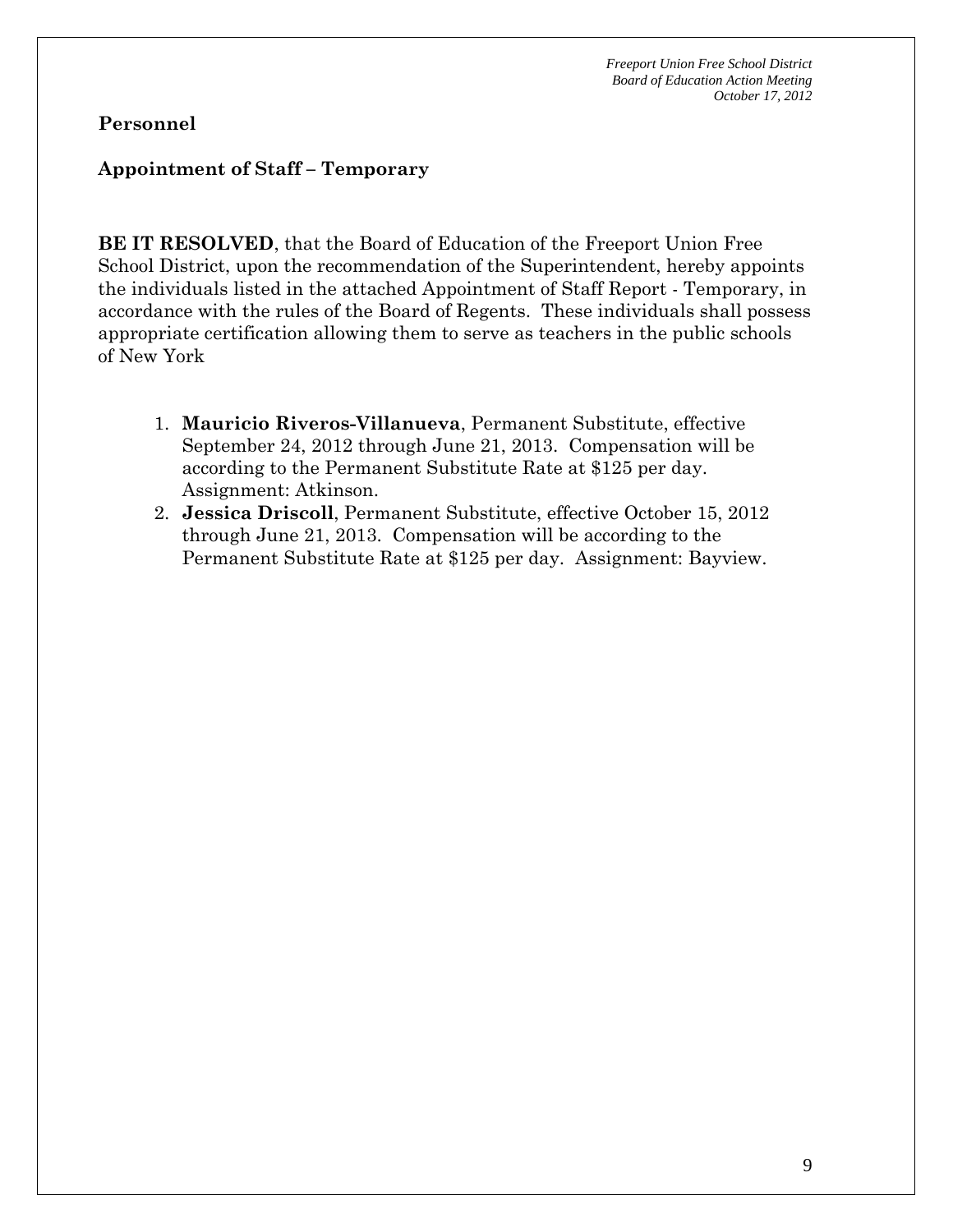# **Personnel**

# **Co-Curricular Appointments**

**BE IT RESOLVED** that the Board of Education of the Freeport Union Free School District, upon the recommendation of the Superintendent, hereby appoints the individuals listed below, in accordance with the rules of the Board of Regents. These individuals shall possess appropriate certification allowing them to serve as teachers or other staff in the public schools of New York.

| <b>ADVISOR</b>                | <b>CLUB</b>                       | <b>SCHOOL</b>                | <b>STIPEND</b> |
|-------------------------------|-----------------------------------|------------------------------|----------------|
| Noreen Puppo                  | <b>Young Managers of Tomorrow</b> | Archer                       | 1,785          |
| Karen Lettsome                | Dance/Step Club                   | Archer                       | 1,215          |
| Valerie Smith                 |                                   |                              | 1,215          |
| Ellen Larkin                  | Art Club                          | Bayview                      | 1.011          |
| Michael Huisman               | Science Club                      | Bayview                      | 1,011          |
| John Corbo                    |                                   | Giblyn                       | 892.50         |
| Therese Casoria               | Yearbook Club                     |                              | 892.50         |
| Carla Monell                  | AM Sports Club                    | <b>New</b><br><b>Visions</b> | 533            |
| Nina Sasso                    | Step/Drill Team                   | Atkinson                     | 1.308          |
| Allison Caldwell              | Mathletes - Grade 5               | Atkinson                     | 1,785          |
| Matthew Yatsyla               | Mathletes - Grade 6               | Atkinson                     | 1,785          |
| Kerri Sparacia                | Drama Club                        | Atkinson                     | 1,070          |
| Karen Wecksler                |                                   |                              | 1,070          |
| Thelsa Bongiorno              | Odyssey of the Mind - Team #1     | Atkinson                     | 2,509          |
| Carrie Frederick-<br>Muchnick | Odyssey of the Mind $-$ Team #2   | Atkinson                     | 2,509          |
| Nancy Hanrahan                | Future Problem Solving-Team<br>#1 | Atkinson                     | 2,509          |
| Lisa DeVito                   | Future Problem Solving-Team<br>#2 | Atkinson                     | 2,509          |
| Alison Leone                  | Dodd Yearbook                     | Dodd                         | 1,873          |
| Amanda Mizel                  |                                   |                              | 1,873          |
| Robert Fallot                 | Co-Student Council                | Dodd                         | 1,873          |
| Diane Saunders                |                                   |                              | 1.873          |
| Carol Byrne                   | Mathletes                         | Dodd                         | 2,509          |
| Maryclaire Dumas-             | <b>Future Problem Solvers</b>     | Dodd                         | 2,509          |
| Landisi                       |                                   |                              |                |

#### 2012- 2013 CO-CURRICULAR CLUBS ADVISORS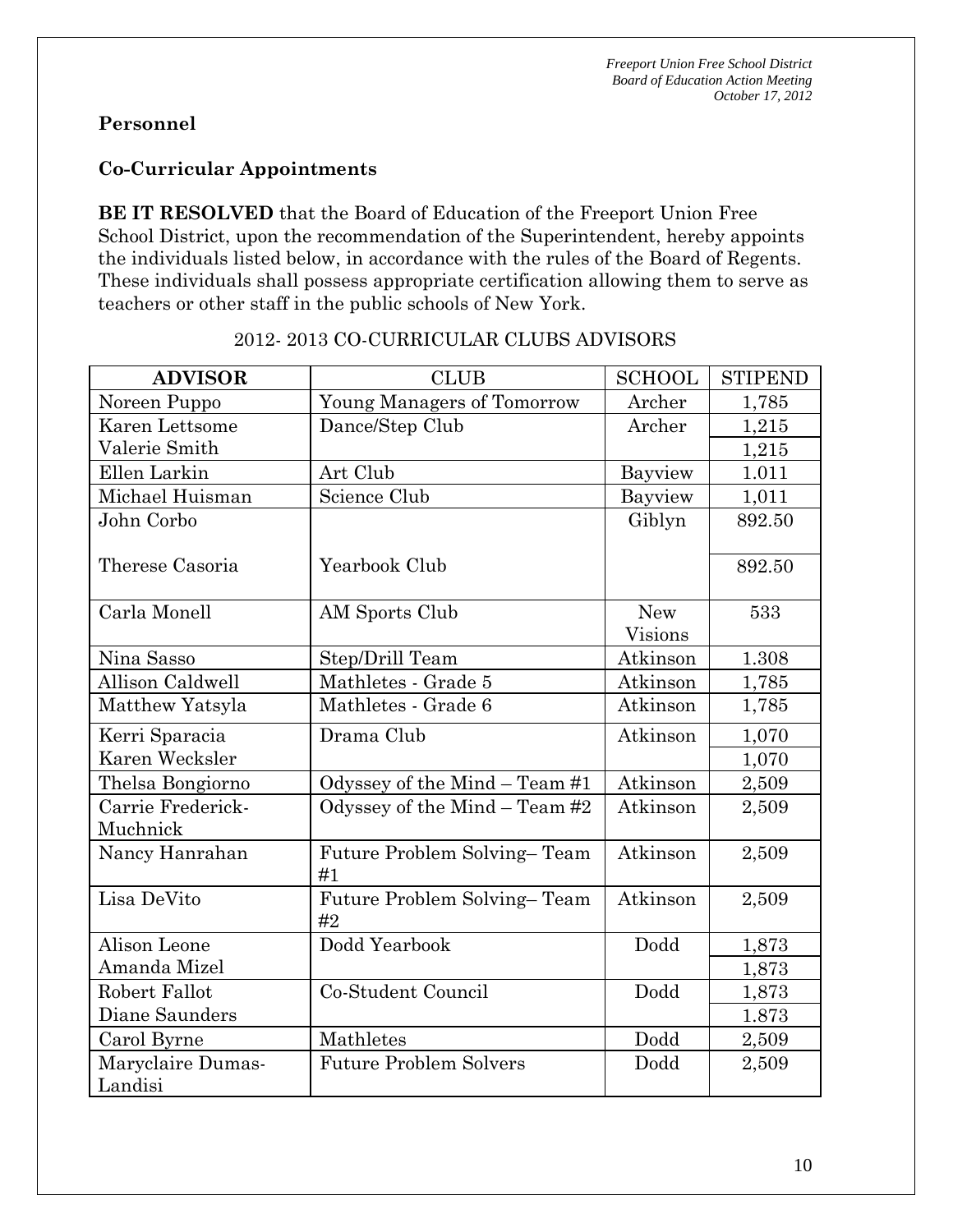| John Wildermuth          | Odyssey of the Mind                |            | 1,254.50 |
|--------------------------|------------------------------------|------------|----------|
| Vida Brizill             |                                    |            | 1,254.50 |
| Nancy Berg               | <b>Student Fund Treasurer</b>      | Dodd       | 1,785    |
| Adam Rubin               | Jazz Ensemble                      | Dodd       | 1,785    |
| Sherill Spruill          | Select Chorale                     | Dodd       | 1,785    |
| <b>TBA</b>               | Select Orchestra                   | Dodd       | 1,785    |
| Denise Lloyd             | Dodd Respect                       | Dodd       | 1,442    |
| Vashti Burke             | Ladies Club of Dodd                | Dodd       | 1,322    |
| Thomas Doyle             | Science Club                       | Dodd       | 1,011    |
| Desiree Zamot            | Foreign Language Club              | Dodd       | 1,011    |
|                          | Photography Club                   | Dodd       | 1,011    |
| Michele Haimes           | A.M. Announcement Club             | Dodd       | 505.50   |
| Felice Niland            |                                    |            | 505.50   |
| <b>William Behrens</b>   | Environmental Club                 | Dodd       | 505.50   |
| Robert Fallot            |                                    |            | 505.50   |
| Nicholas Alberti         | Art Club                           | Dodd       | 1,011    |
| Danielle Ballard         | National Honor Society             | Dodd       | 505.50   |
| <b>Annette Jones</b>     |                                    |            | 505.50   |
| Nancy Berg               | Peer Mediation                     | Dodd       | 1,011    |
| Mario Salcedo            | Tae Kwon Do Club                   | Dodd       | 1,011    |
| Linda Salzer             | Service Corps/Future Corps         | Dodd       | 1,011    |
| Sean Holder              | <b>GENTS Club</b>                  | Dodd       | 593      |
| Melissa O'Hara           | Flashings                          | <b>FHS</b> | 2,497.50 |
| Michael Farrell          |                                    |            | 2,497.50 |
| Tom Alma                 | Yearbook                           | <b>FHS</b> | 4,995    |
| Michael LaSorsa          | Marching Band Director             | <b>FHS</b> | 4,639    |
| <b>Adam Rubin</b>        | Marching Band Asst. Dir.           | <b>FHS</b> | 2,140    |
| Jennifer Volta           | Vintage                            | <b>FHS</b> | 1,932.50 |
| Mark Spanier             |                                    |            | 1,932.50 |
| Joshua Levitt            | <b>Student Congress</b>            | <b>FHS</b> | 3,746    |
| Ana Rosa                 | Senior Class Advisor               | <b>FHS</b> | 3,746    |
| Melissa O'Hara           | Assistant Senior Class Advisor     | <b>FHS</b> | 2,509    |
| John Dugan               | Junior Class Advisor               | <b>FHS</b> | 2,509    |
| Christopher Dressler     | Assistant Junior Class Advisor     | <b>FHS</b> | 1,785    |
| Zoraya Bussey            | Sophomore Class Advisor            | <b>FHS</b> | 1,785    |
| Kristen Anisis           | Freshman Class Advisor             | <b>FHS</b> | 1,785    |
| Richard Genzone          | <b>WFHS</b> Communications         | <b>FHS</b> | 2,509    |
| Joseph D'Agostino        | Mathletes                          | <b>FHS</b> | 2,509    |
| <b>Speros Vartelatos</b> | Mathletes Asst. Advisor            | <b>FHS</b> | 1.011    |
| Angela Wheat             | Future Problem Solving -Team<br>#1 | <b>FHS</b> | 2,509    |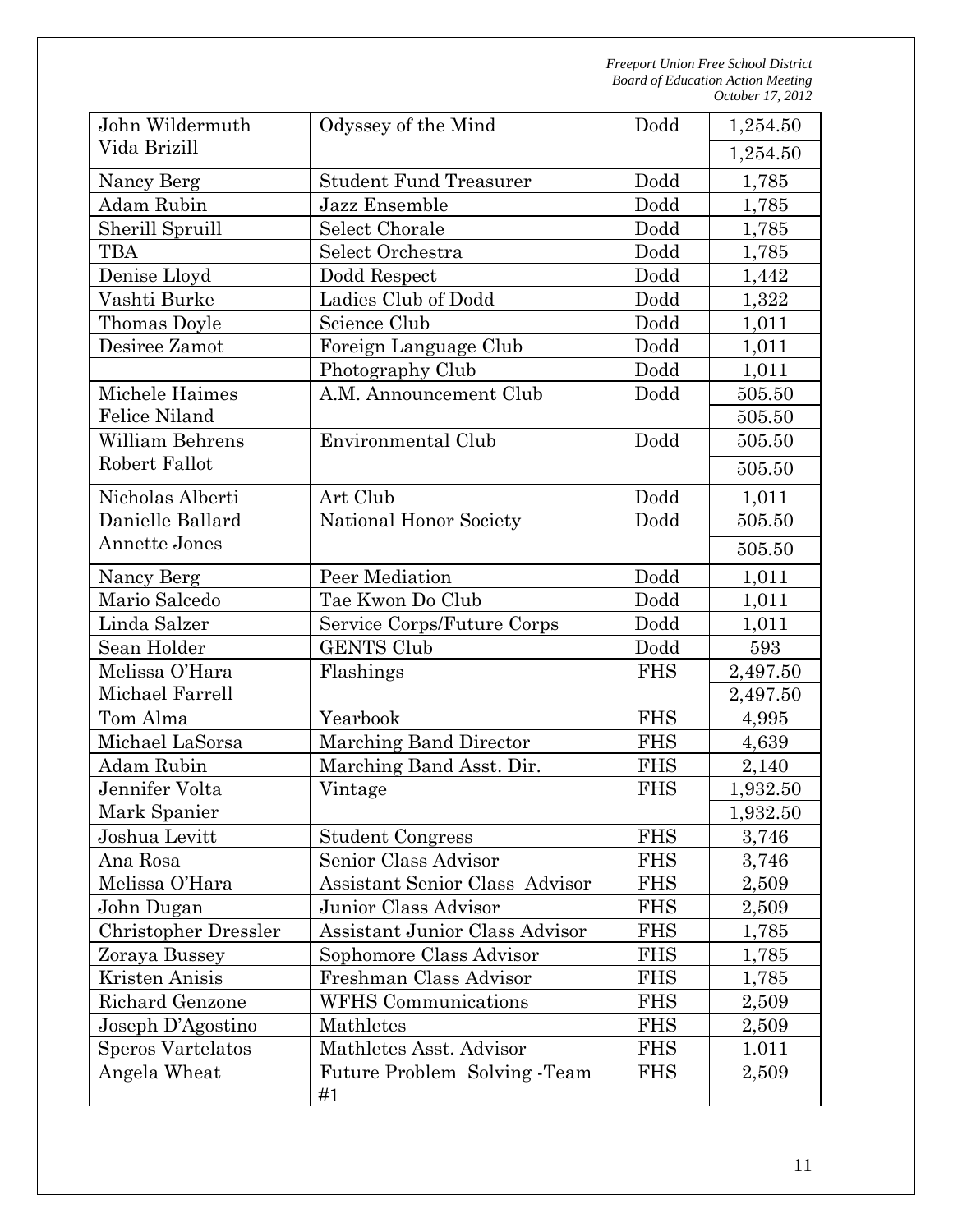| Lauren Calvo                        | Future Problem Solving - Team<br>#2 | <b>FHS</b>               | 2,509    |
|-------------------------------------|-------------------------------------|--------------------------|----------|
| <b>TBD</b><br>Masque & Wig Director |                                     | <b>FHS</b>               | 2,509    |
| Robert Yarmola                      | Masque & Wig Asst. Director         |                          | 1,785    |
| Kevin LaBarr                        | Masque & Wig Set Designer           |                          | 1,129    |
| Nela Hawthorne                      | <b>DECA</b>                         | <b>FHS</b><br><b>FHS</b> | 2,509    |
| Ana Rosa                            | Odyssey of the Mind - Team #1       | <b>FHS</b>               | 2,509    |
| Cara Reiss                          | Odyssey of the Mind $-$ Team #2     | <b>FHS</b>               | 2,509    |
| Lolita Beathea                      | Key Club                            | <b>FHS</b>               | 2,509    |
| Lolita Beathea                      | Renaissance Club                    | <b>FHS</b>               | 1,254.50 |
| Claretha Richardson                 |                                     |                          | 1,254.50 |
| Ellen Schultis                      | National Honor Society              | <b>FHS</b>               | 2,081    |
| Michele Aliani                      | Peer Leadership Advisor             | <b>FHS</b>               | 1,844    |
| Angela Wheat                        | Peer Leadership                     | <b>FHS</b>               | 1,596.33 |
| Danielle Byrnes                     | (3 Assistant Advisors)              |                          | 1,596.33 |
| <b>Richard Sells</b>                |                                     |                          | 1,565.33 |
| Vashti Burke                        | FHS She-Devils Colorguard &         | <b>FHS</b>               | 2,026    |
|                                     | She-Devils Heat Kickline            |                          |          |
| Timothy Mcshan                      | NJROTC Drill Team                   | <b>FHS</b>               | 1,844    |
| Cynthia Certain                     | Latin Dance Salsa Team              | <b>FHS</b>               | 1,844    |
| Angela Wheat                        | Peer Tutoring                       | <b>FHS</b>               | 1,785    |
| TBD                                 | Human Relations/Spanish             | <b>FHS</b>               |          |
|                                     | Heritage /Human Rights/Black        |                          |          |
|                                     | HistoryAssembly                     |                          |          |
| Danielle Sekesan                    | Gay Straight Alliance               | <b>FHS</b>               | 1,609    |
| Wendy Lindner                       | Interactors/Rotary Club             | <b>FHS</b>               | 1,665    |
| Michael LaSorsa                     | Jazz Ensemble                       | <b>FHS</b>               | 1,546    |
| Reginald Carolina                   | Mock Trial                          | <b>FHS</b>               | 1,249    |
| Kerry McCarthy                      | "It's Academic"                     | <b>FHS</b>               | 1,249    |
| Sally Ann Schrader                  | <b>Freeport Sports Leadership</b>   | <b>FHS</b>               | 1,249    |
|                                     | Club                                |                          |          |
| Michael LaSorsa                     | <b>Brass Ensemble</b>               | <b>FHS</b>               | 1,249    |
| Tim Warner                          | Ninth Grade Select                  | <b>FHS</b>               | 1,249    |
| Christopher Mancuso                 | Chess Club                          | <b>FHS</b>               | 1,249    |
| Yolette Latortue                    | African American Bowl               | <b>FHS</b>               | 1,249    |
| Sarah Molese                        | <b>HOSA</b>                         | <b>FHS</b>               | 1,191    |
| Linda Hedrickson                    | Devils Pride                        | <b>FHS</b>               | 1,191    |
| Maria Rivera                        | Foreign Language Club               | <b>FHS</b>               | 1,011    |
|                                     | (French/Italian/ESL)                |                          |          |
| Linda Hendrickson                   | Horticulture/ Beautification        | <b>FHS</b>               | 1,011    |
|                                     | Club                                |                          |          |
| Cathy Rodes                         | Art/Fashion Club                    | <b>FHS</b>               | 1,011    |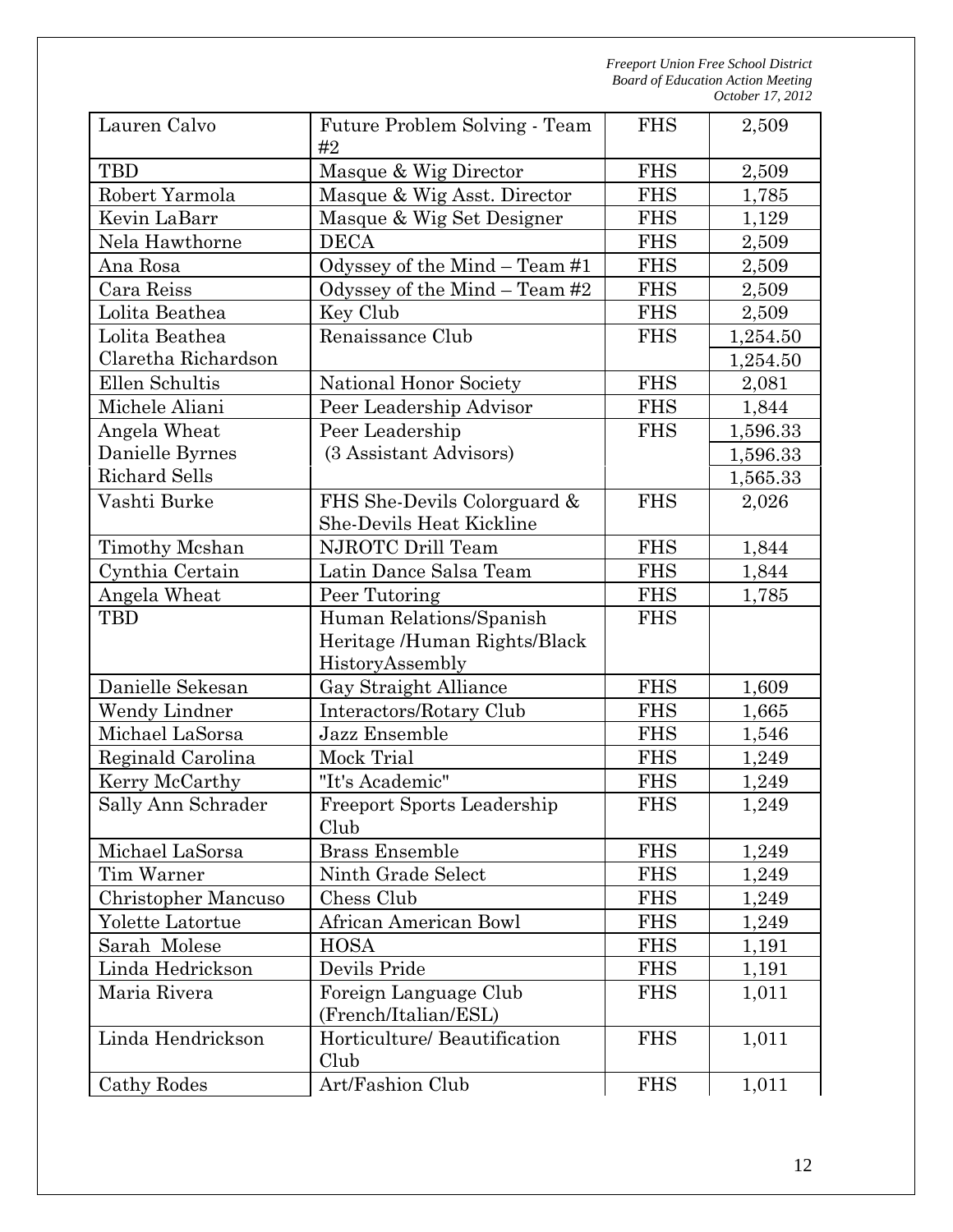| Richard Johnson                   | Computer Repair Club          | <b>FHS</b> | 1,011 |
|-----------------------------------|-------------------------------|------------|-------|
| Alicia Brennis                    | SADD/Challenge Leaders        | <b>FHS</b> | 1,011 |
| <b>Felice Niland</b>              | <b>AIDS</b> Awareness Group   | <b>FHS</b> | 1,011 |
| Alicia Brenneis                   | Peer Mediation                | <b>FHS</b> | 1,011 |
| Daniel Moran                      | Science Club/Science Olympiad | <b>FHS</b> | 505.5 |
| Karen Cole-Onaifo                 |                               |            | 505.5 |
| Monique Retzlaff                  | Director                      | <b>FHS</b> | 3,450 |
| Robert Yarmola                    | Producer                      | <b>FHS</b> | 1,725 |
| Tim Warner                        | Orchestra Prep                | <b>FHS</b> | 1,129 |
| Monique Retzlaf                   | <b>Musical Director</b>       | <b>FHS</b> | 1,129 |
| Mahendra Morales<br>Choreographer |                               | <b>FHS</b> | 1,129 |
| Cathy Rode                        | Costume Designer              | <b>FHS</b> | 1.129 |
| Kevin LaBarr                      | <b>Stage Designer</b>         | <b>FHS</b> | 1,129 |
| Kevin LaBarr                      | Set Constructor               | <b>FHS</b> | 1,129 |
| Doug Martines                     | <b>Technical Director</b>     | <b>FHS</b> | 1,129 |
| Tim Warner                        | Conductor                     | <b>FHS</b> | 593   |
| Tim Warner                        | Accompanist                   | <b>FHS</b> | 593   |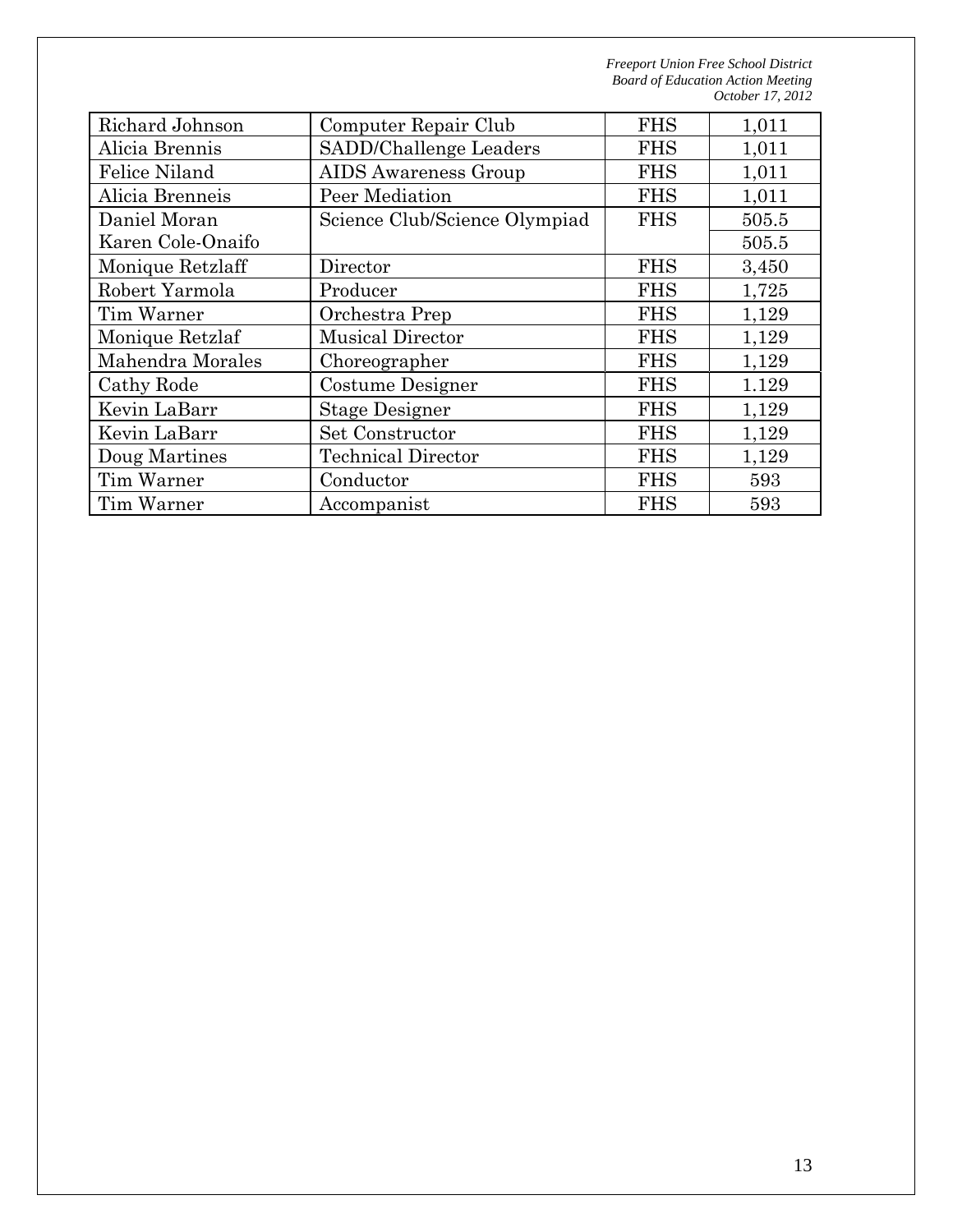### **Education**

#### **CSE/CPSE Minutes**

**BE IT RESOLVED,** that the Board of Education of the Freeport Union Free School District hereby accepts the minutes of the meetings of the Committee on Special Education and the Committee on Preschool Special Education for the following dates:

September 18, 19, 21, 25, 28, 2012;

October 2, 3, 4, 2012.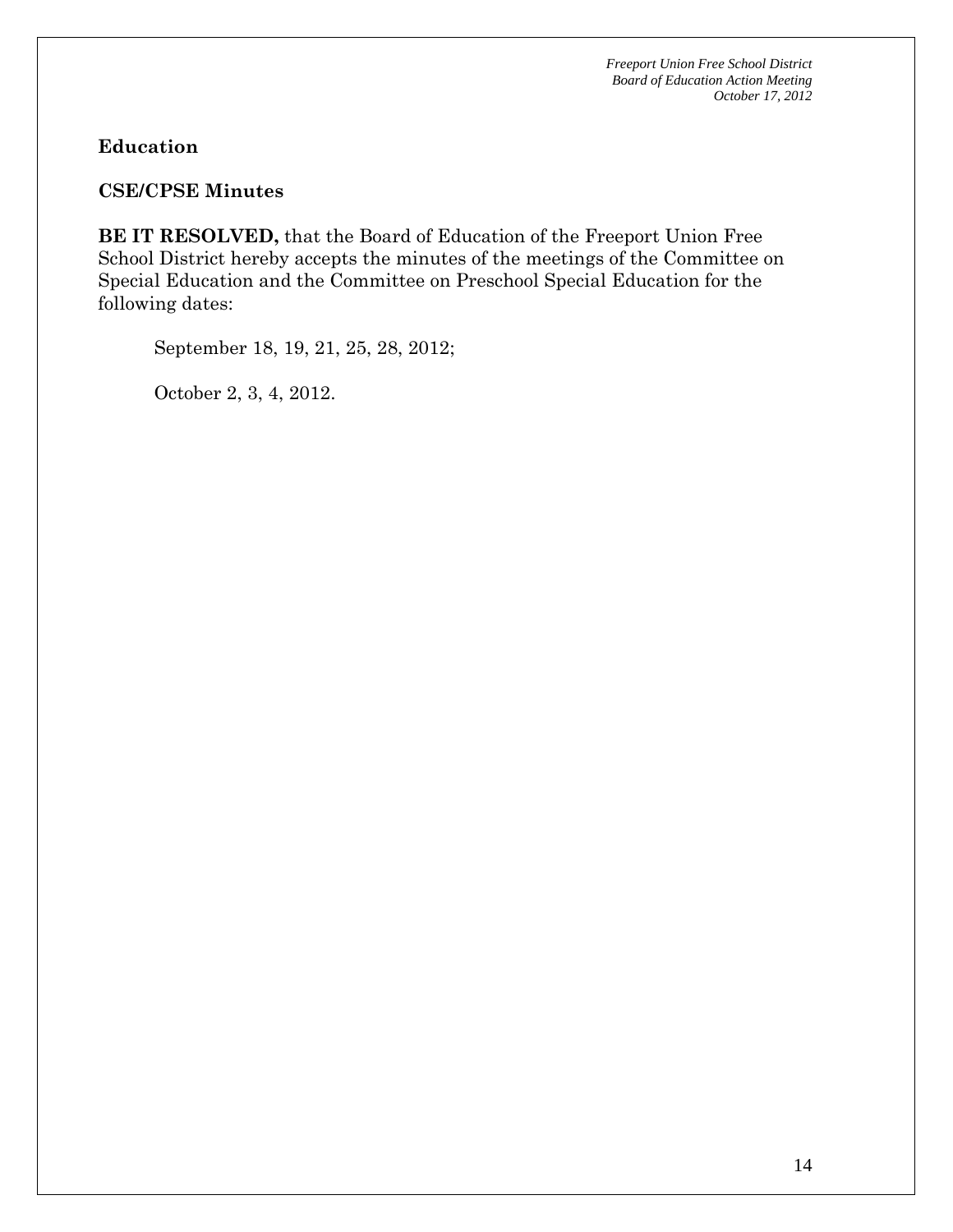# **Personnel**

# **Granting of Tenure**

**BE IT RESOLVED,** that the Board of Education of the Freeport Union Free School District hereby grants tenure status to the following individual(s):

| Teaching Assistant(s) |               |                           |                   |  |  |
|-----------------------|---------------|---------------------------|-------------------|--|--|
| <b>NAME</b>           | <b>SCHOOL</b> | <b>TENURE AREA</b>        | TENURE DATE       |  |  |
| Kevin Shea            | Atkinson      | <b>Teaching Assistant</b> | November 2, 2012  |  |  |
| Catherine Willis      | Dodd/FHS      | <b>Teaching Assistant</b> | November 9, 2012  |  |  |
| Eileen Skinner        | Dodd/NV       | <b>Teaching Assistant</b> | November 18, 2012 |  |  |
| Eileen Carter         | Giblyn        | <b>Teaching Assistant</b> | November 18, 2012 |  |  |
| Mary Cranmore         | Giblyn        | <b>Teaching Assistant</b> | November 19, 2012 |  |  |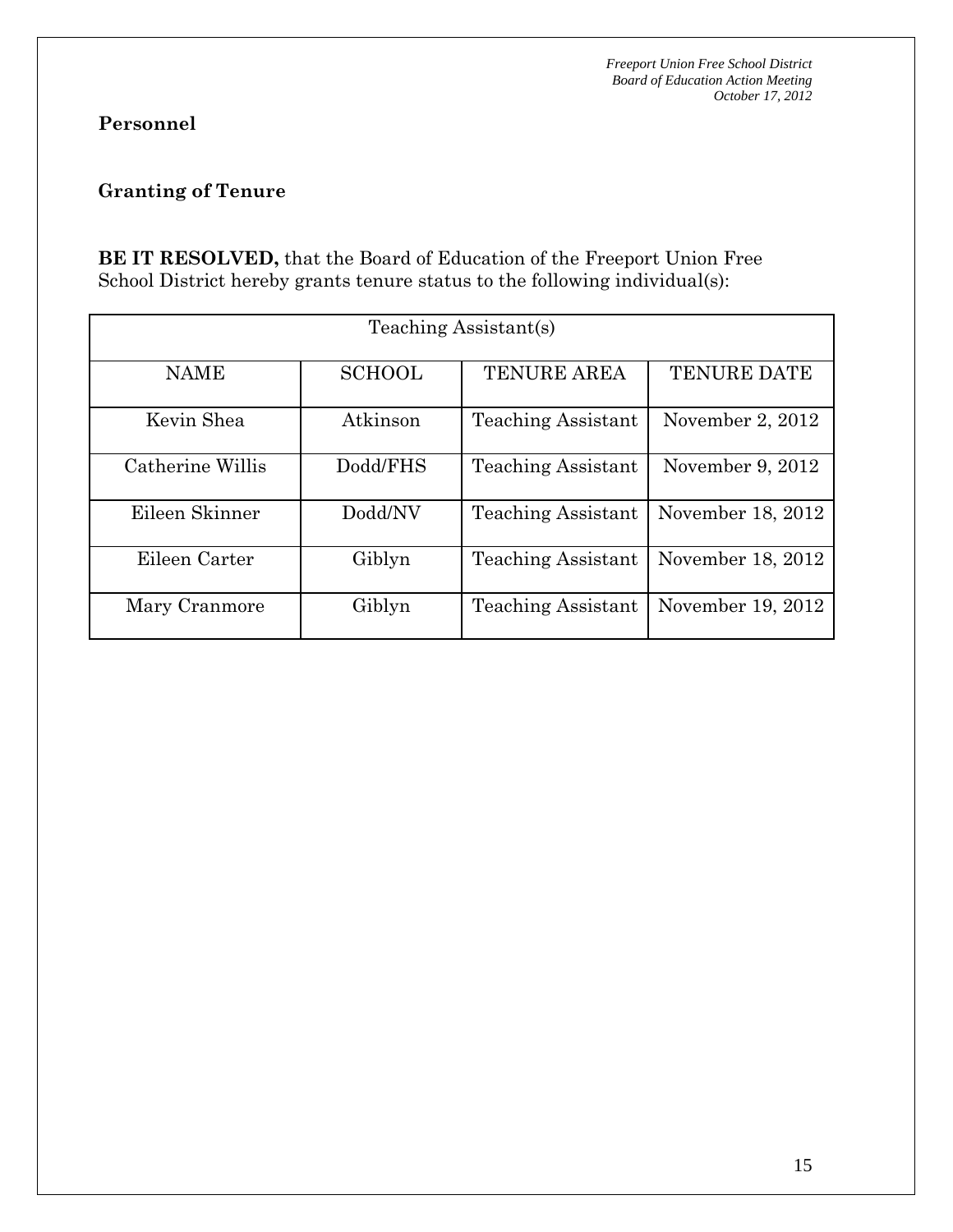**Education** 

### **Appointment of Consultants**

**BE IT RESOLVED,** that the Board of Education hereby approve the agreement between the following consultants and the Freeport Union Free School District, as per the attached list for ; and

**BE IT FURTHER RESOLVED**, that the Board of Education authorizes the Superintendent (or his designee) to execute said agreements on its behalf.

| Consultant             | <b>Schools</b>             | <b>Services Provided</b>                                                                                                                                                                                                                                     | <b>Total</b><br><b>Cost</b> | Funding<br><b>Source</b>                           |
|------------------------|----------------------------|--------------------------------------------------------------------------------------------------------------------------------------------------------------------------------------------------------------------------------------------------------------|-----------------------------|----------------------------------------------------|
| M. Roger<br>Holland II | Choral and<br>Instrumental | Tone, Timbre and<br>$Transformation -$                                                                                                                                                                                                                       | \$250.00                    | Staff                                              |
|                        | Staff at all               | Building the Choral                                                                                                                                                                                                                                          |                             | Development<br>Funds                               |
|                        | schools                    | Sound for All Students -<br>Workshop to be provided                                                                                                                                                                                                          |                             |                                                    |
|                        |                            | on Superintendent                                                                                                                                                                                                                                            |                             |                                                    |
|                        |                            | Conference $Day -$<br>November 6, 2012                                                                                                                                                                                                                       |                             |                                                    |
| Urbintel, Inc.         | <b>FHS</b>                 | Eight<br>performers/facilitators<br>to perform pieces<br>focused on developing<br>students' literacy and<br>communication skills<br>through poetry writing<br>and performance.<br>Facilitators will conduct<br>workshops on creative<br>writing and theater. | \$8,000                     | $21st$ Century<br>Community<br>Learning<br>Centers |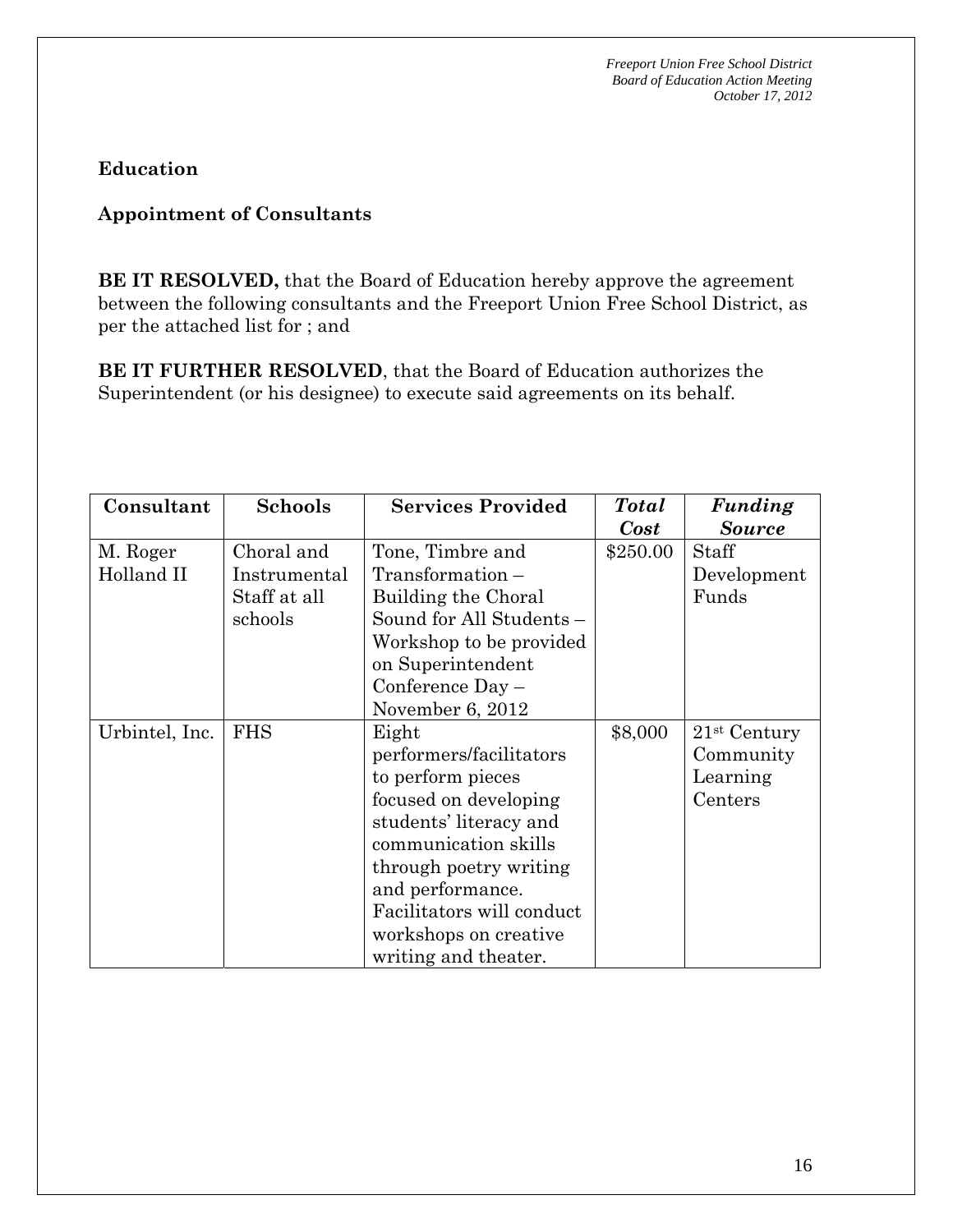#### **Education**

# **Approval of Student Travel to New Paltz, NY, Binghamton, NY Schenectady, NY, Cortland, NY and Syracuse, NY.**

**BE IT RESOLVED**, that the Board of Education of the Freeport Union Free School District hereby authorizes the Freeport High School to conduct a field trip to New Paltz, NY, Binghamton, NY, Schenectady, NY, Cortland, NY and Syracuse, NY from November 15 through November 17, 2012 for the purpose of providing a college tour for students that will visit SUNY New Paltz, SUNY Binghamton, SUNY Cortland, Union College, and Syracuse University.

**BE IT FURTHER RESOLVED,** that said authorization is subject to availability of chaperones and to Freeport High School's compliance with all insurance, health, safety and financial guidelines as indicated in the Administration Procedures.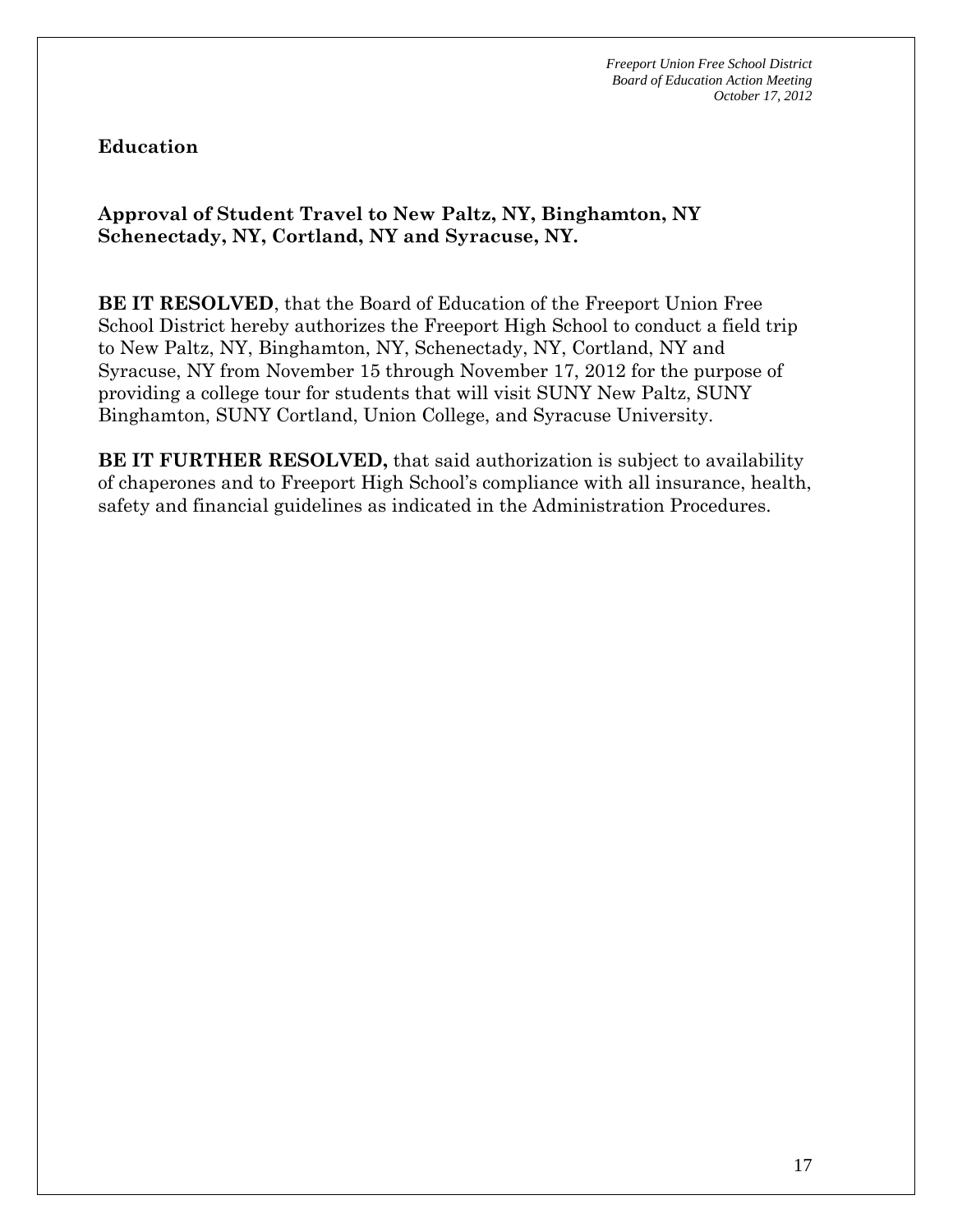**Education** 

# **Resolution to Approve Student Travel to Rochester, NY**

**BE IT RESOLVED,** that the Board of Education of the Freeport Union Free School District hereby authorizes Freeport High School to conduct a field trip to Rochester, NY from November 29th through December 2nd, 2012 so students who were selected through audition can perform at the NYSSMA All State Conference.

**BE IT FURTHER RESOLVED,** that said authorization is subject to availability of chaperones and to Freeport High Schools' compliance with all insurance, health, safety and financial guidelines as indicated in the Administrative Procedures.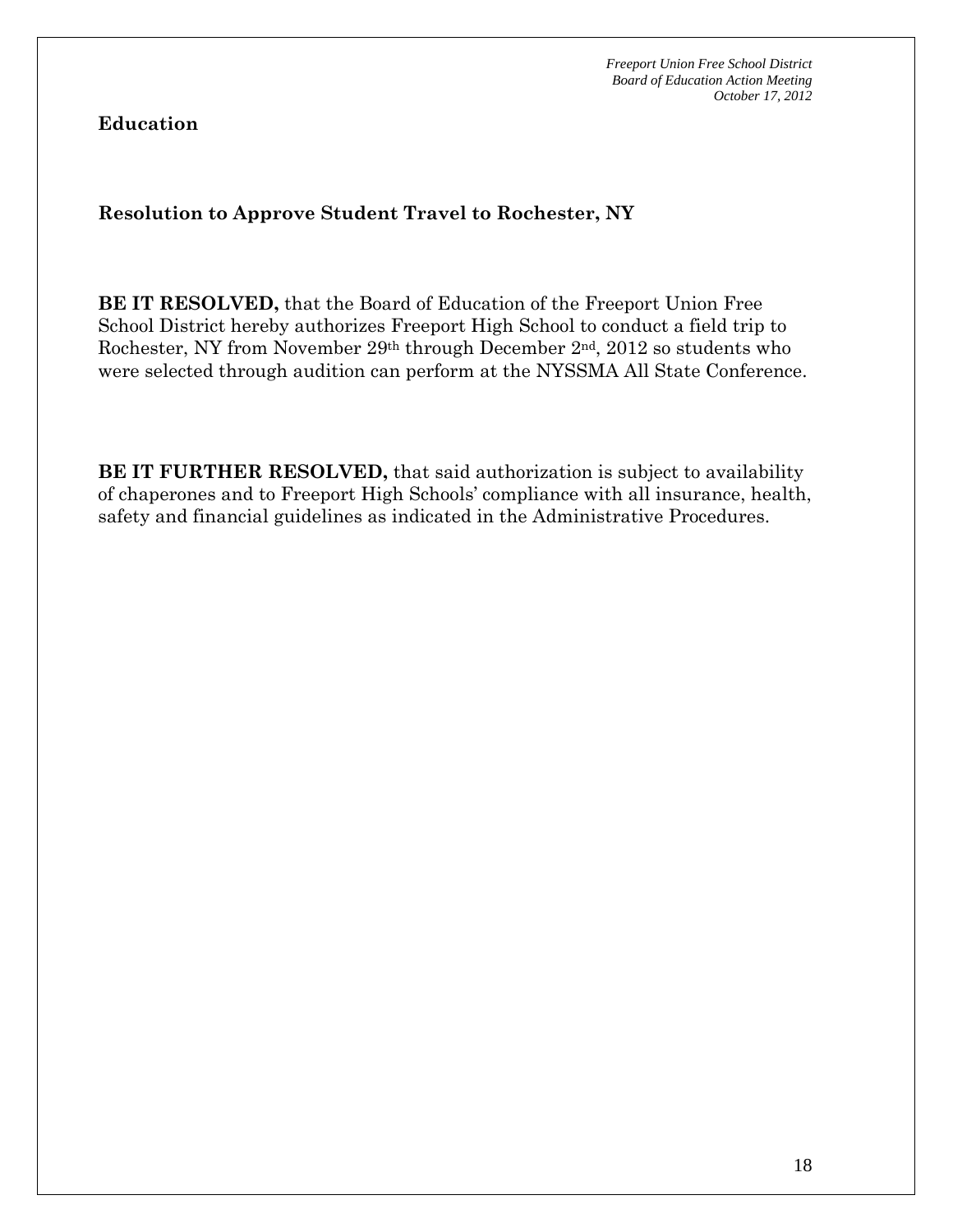Education

#### **Authorization of Board Memberships**

**BE IT RESOLVED,** by the Board of Education of the Freeport Union Free School District that the Board agrees to and does hereby authorize membership in the following organization related to education for the 2012-2013 school year:

National Association of Latino Elected and Appointed Officials (NALEO)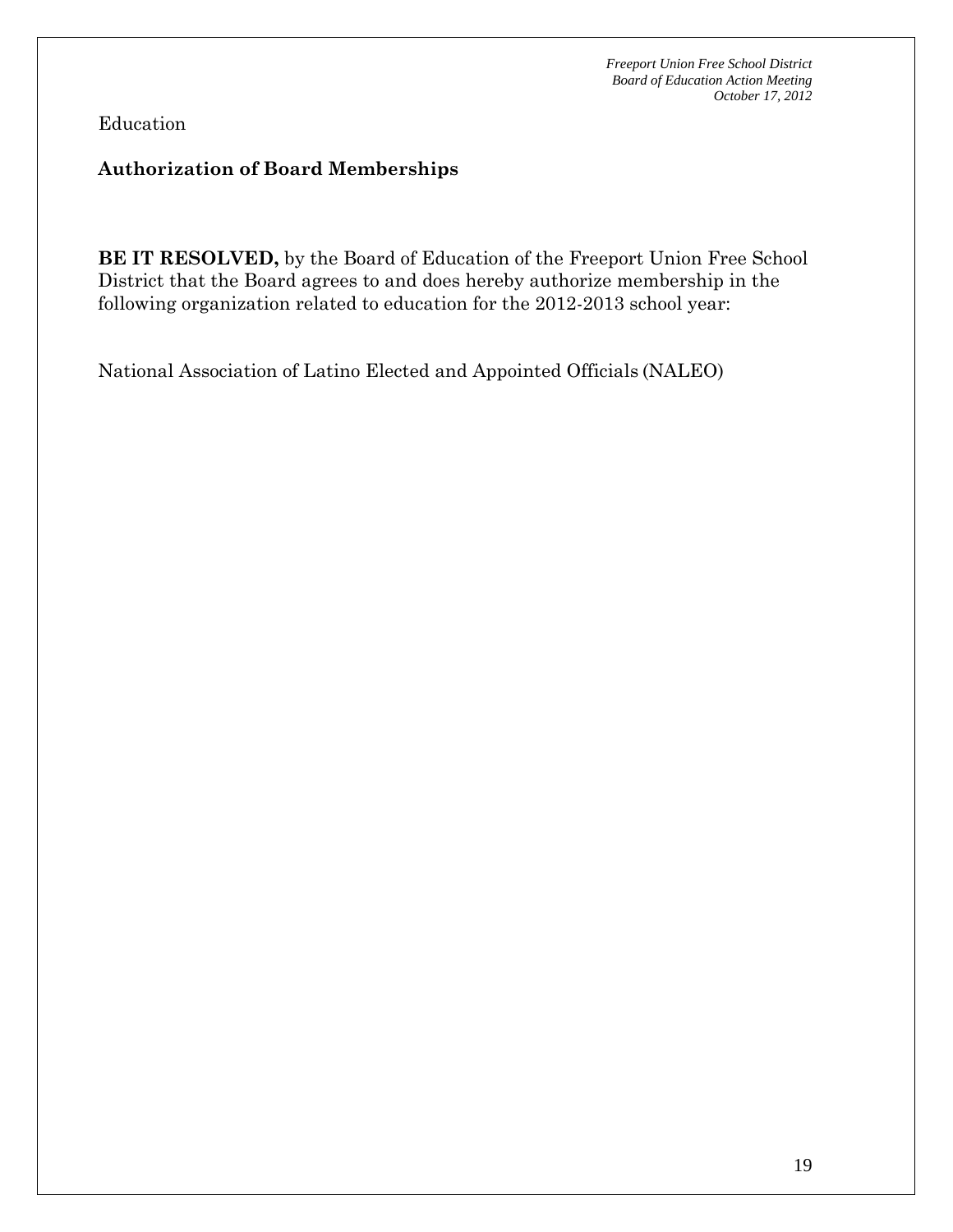**Finance** 

**Disposal of Computer Equipment** 

**BE IT RESOLVED,** that the Board of Education of the Freeport Union Free School District hereby authorizes that the computer equipment on the attached list be declared obsolete and recycled by CRT Recycling, at no cost to the district.